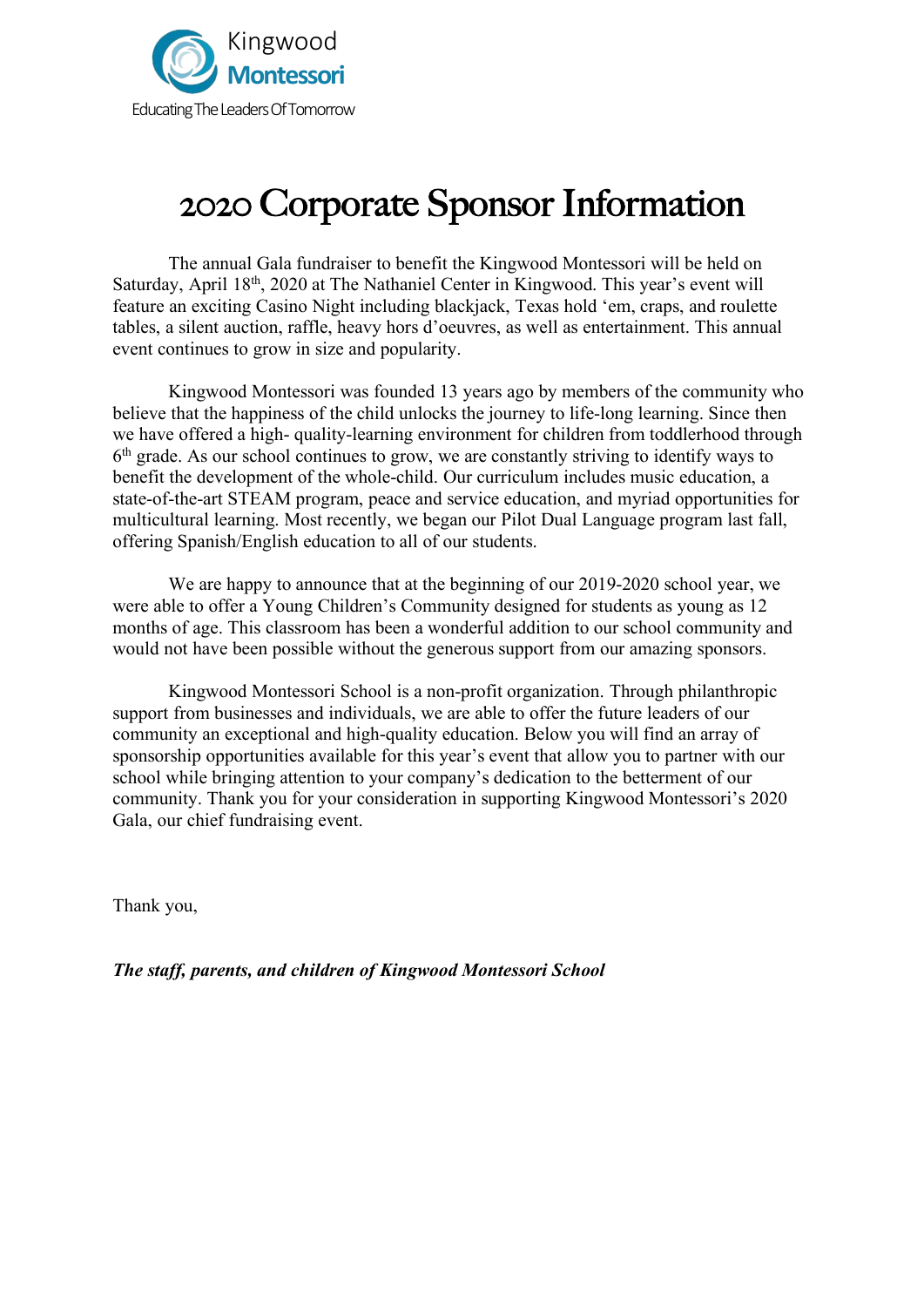

l.

Ĩ

 $\overline{a}$ 

# 2020 Sponsorship Levels

### Maria Montessori's Legacy Platinum Sponsor \$3,000+

- Two reserved tables at event + 2 bottles of wine per table
- 16 event tickets
- Prominent signage with company name/logo at event
- Recognition as "Table Sponsor" at a casino table at event
- Promotion on Facebook before & after event
- Full page ad in event program
- Recognition on event slideshow
- Full page ad in 2019-2020 school yearbook
- Vendor area table at Spring 2020 annual picnic

## Gold Sponsor \$1,500

- One reserved table at event + 2 bottles of wine on table
- 8 event tickets
- Recognition as "Table Sponsor" at a casino table at event
- Promotion on Facebook before & after event
- Half page ad in event program
- Recognition on event slideshow
- Half page ad in 2019-2020 school yearbook
- Vendor area table at Spring 2020 annual picnic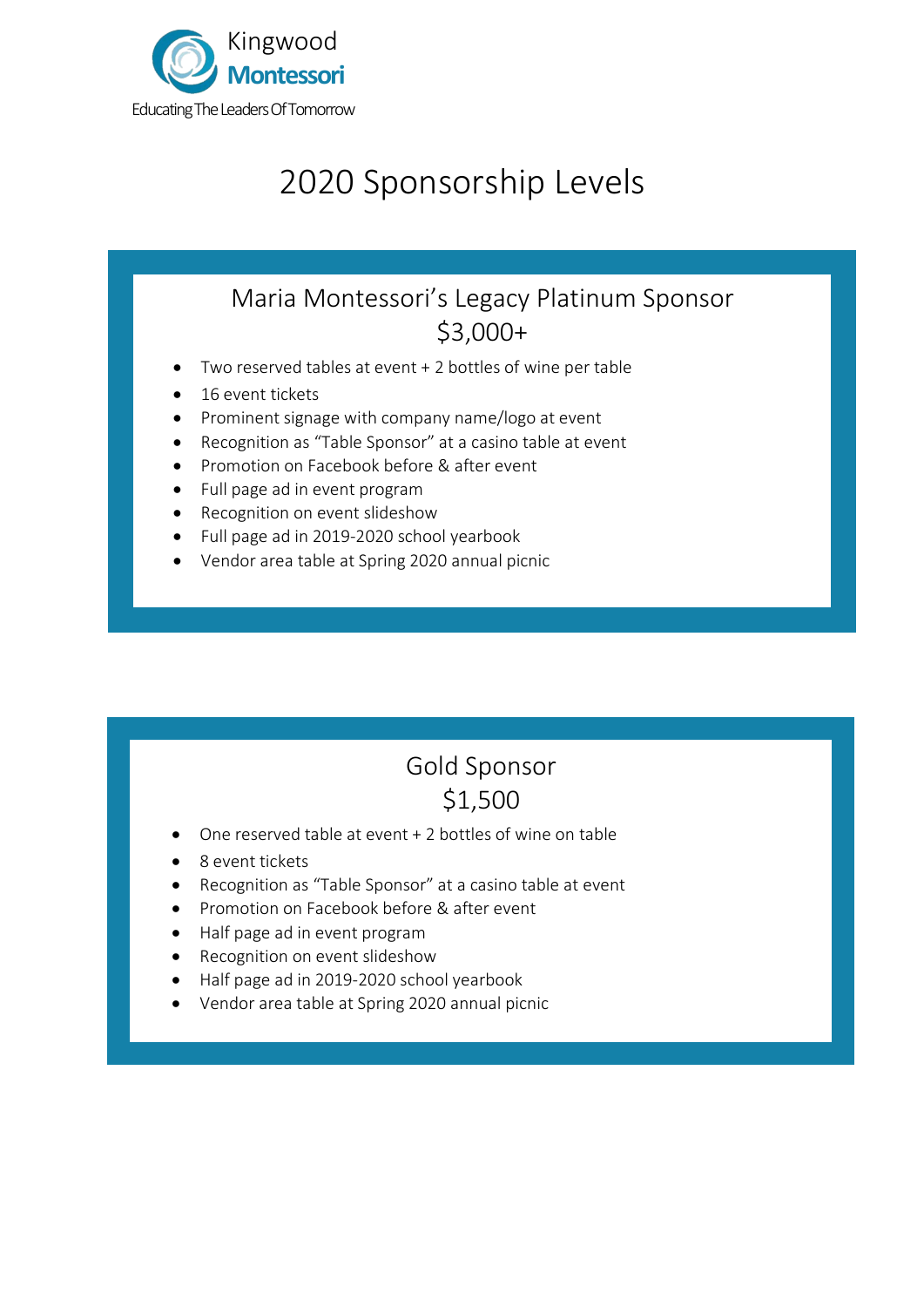

### Silver Sponsor \$750

- One reserved table at event
- 8 event tickets
- Recognition as "Table Sponsor" at a casino table at event
- Promotion on Facebook before and after event
- Quarter page ad in event program
- Recognition on event slideshow
- Quarter page ad in 2019-2020 school yearbook

#### Bronze Sponsor \$500

- One reserved table at event
- 4 event tickets
- Recognition as "Table Sponsor" at a casino table at event
- Company logo in event program
- Recognition on event slideshow
- Logo in 2019-2020 school yearbook

### Table Sponsor \$250

- 2 event tickets
- Recognition as "Table Sponsor" at a casino table at event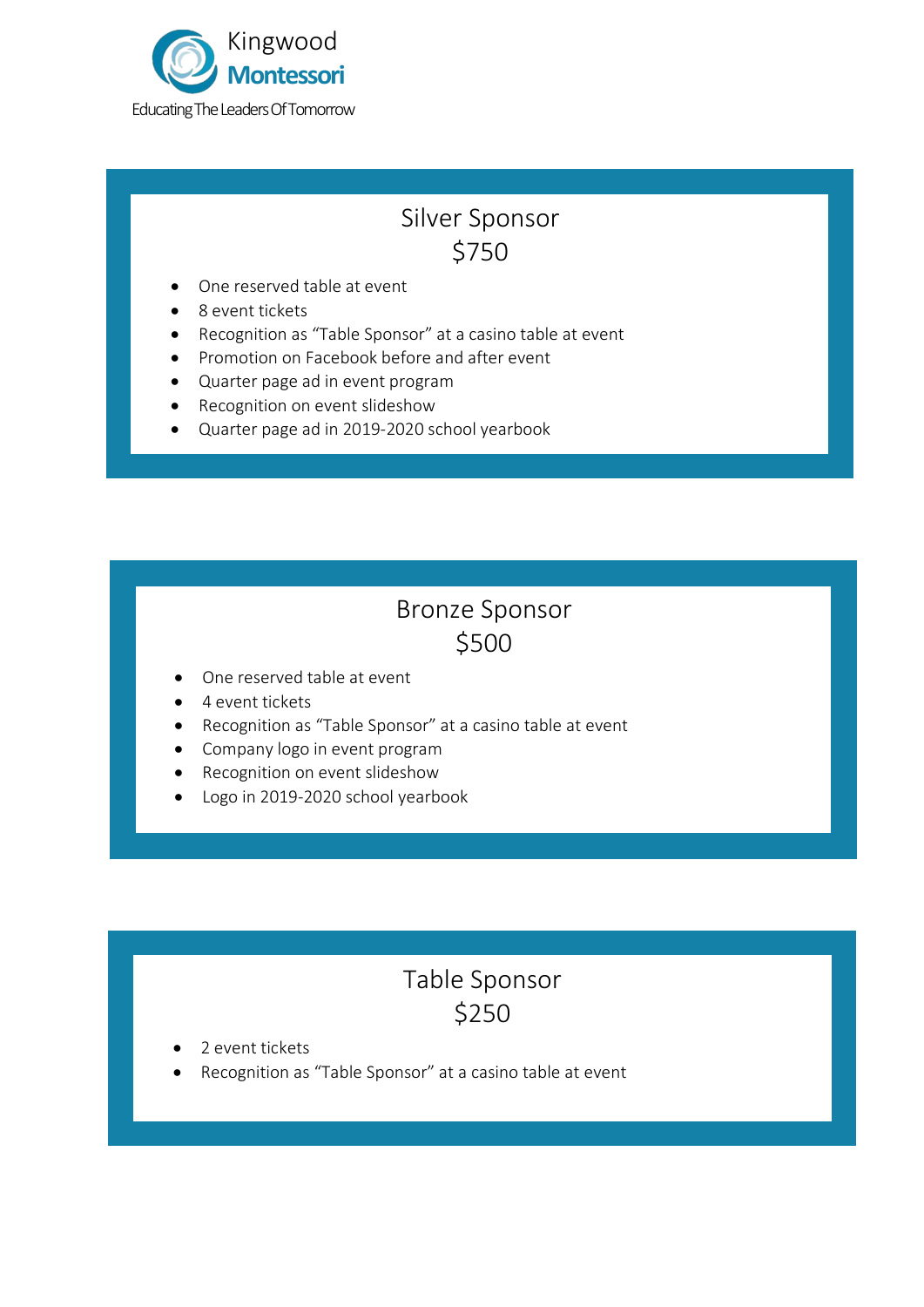

### Sponsorship Form

*Thank you for your support of the 2020 Gala benefiting Kingwood Montessori School.*

\_\_\_\_\_\_\_\_\_\_\_\_\_\_\_\_\_\_\_\_\_\_\_\_\_\_\_\_\_\_\_\_\_\_\_\_\_\_\_\_\_\_\_\_\_\_\_\_\_\_\_\_\_\_\_\_\_\_\_\_\_\_\_\_\_\_\_\_\_\_\_\_\_\_\_

Company Name:\_\_\_\_\_\_\_\_\_\_\_\_\_\_\_\_\_\_\_\_\_\_\_\_\_\_\_\_\_\_\_\_\_\_\_\_\_\_\_\_\_\_\_\_\_\_\_\_\_\_\_\_\_\_\_\_\_\_\_\_\_ Recognition to be listed as (if different from above): Contact: \_\_\_\_\_\_\_\_\_\_\_\_\_\_\_\_\_\_\_\_\_\_\_\_\_\_\_\_\_\_\_\_\_\_\_\_\_\_\_\_\_ Email: \_\_\_\_\_\_\_\_\_\_\_\_\_\_\_\_\_\_\_\_\_\_\_\_\_\_\_\_\_\_\_\_\_\_\_\_

Mailing Address: \_\_\_\_\_\_\_\_\_\_\_\_\_\_\_\_\_\_\_\_\_\_\_\_\_\_\_\_\_\_\_\_\_\_\_\_\_\_\_\_\_\_\_\_\_\_\_\_\_\_\_\_\_\_\_\_\_\_\_\_

Phone:

School Affiliation? \_\_\_ Yes \_\_\_ No If yes, please describe: \_\_\_\_\_\_\_\_\_\_\_\_\_\_\_\_\_\_\_\_\_

| <b>Sponsorship Levels</b>                                                                                                                                                                     |                                             |            |
|-----------------------------------------------------------------------------------------------------------------------------------------------------------------------------------------------|---------------------------------------------|------------|
|                                                                                                                                                                                               | Maria Montessori's Legacy Platinum, \$3,000 | Amount: \$ |
|                                                                                                                                                                                               | Includes 16 event tickets                   |            |
|                                                                                                                                                                                               | Gold, \$1,500<br>Includes 8 event tickets   | Amount: \$ |
|                                                                                                                                                                                               | Silver, \$750                               | Amount: \$ |
|                                                                                                                                                                                               | Includes 8 event tickets                    |            |
|                                                                                                                                                                                               | Bronze, \$500                               | Amount: \$ |
|                                                                                                                                                                                               | Includes 4 event tickets                    |            |
|                                                                                                                                                                                               | Table Sponsor, \$250                        | Amount: \$ |
|                                                                                                                                                                                               | Includes 2 event tickets                    |            |
|                                                                                                                                                                                               |                                             |            |
| <b>Payment Options</b>                                                                                                                                                                        |                                             |            |
| Payment may be made using the online form at www.kingwoodmontessori.com/gala or                                                                                                               |                                             |            |
| by filling out this form and mailing to Kingwood Montessori School at 2510 Mills Branch                                                                                                       |                                             |            |
| Dr, Unit 10, Kingwood, TX 77345. If mailing, please include full-color copies of the                                                                                                          |                                             |            |
| business card/logo you wish to be used at the event.                                                                                                                                          |                                             |            |
|                                                                                                                                                                                               |                                             |            |
| Charge: $\Box$ Visa $\Box$ MasterCard $\Box$ American Express Amount to Charge:                                                                                                               |                                             |            |
|                                                                                                                                                                                               |                                             |            |
|                                                                                                                                                                                               |                                             |            |
|                                                                                                                                                                                               |                                             |            |
|                                                                                                                                                                                               |                                             |            |
|                                                                                                                                                                                               |                                             |            |
| I authorize Kingwood Montessori School to charge the amount listed above to the credit card<br>provided herein. I agree that I will pay for this purchase in accordance with the issuing bank |                                             |            |
| cardholder agreement.                                                                                                                                                                         |                                             |            |
|                                                                                                                                                                                               |                                             |            |
|                                                                                                                                                                                               |                                             |            |
|                                                                                                                                                                                               |                                             |            |
|                                                                                                                                                                                               |                                             |            |
|                                                                                                                                                                                               |                                             |            |